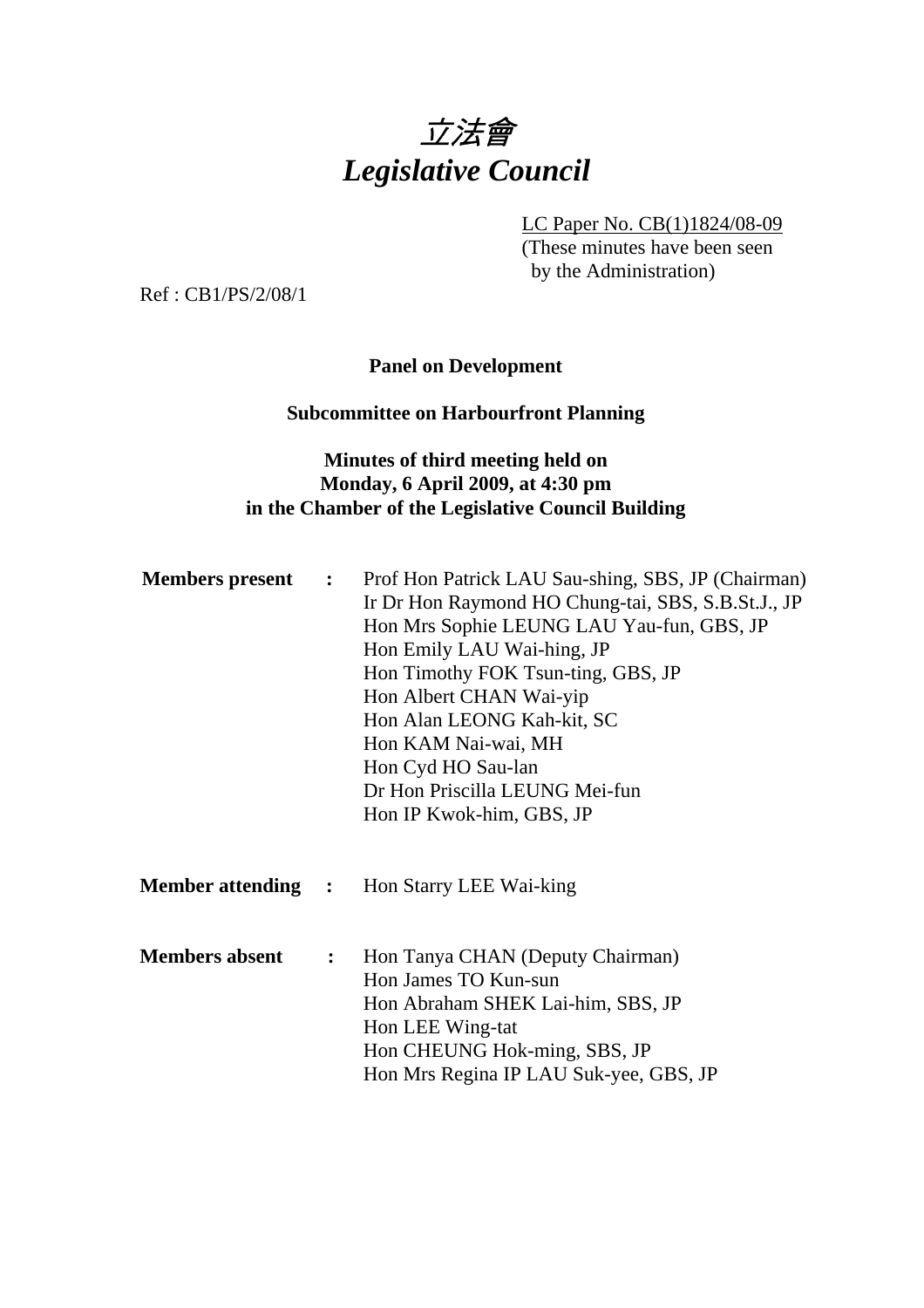|              | <b>Public officers</b><br>$\ddot{\cdot}$<br>attending | <b>Agenda item II</b>                                                                                                                |    |
|--------------|-------------------------------------------------------|--------------------------------------------------------------------------------------------------------------------------------------|----|
|              |                                                       | Mrs Carrie LAM CHENG Yuet-ngor, JP<br>Secretary for Development                                                                      |    |
|              |                                                       | Mrs Ava NG TSE Suk-ying, JP<br>Permanent Secretary for Development<br>(Planning and Lands) (Acting)                                  |    |
|              |                                                       | Ms Alice CHEUNG Yan-wai<br><b>Principal Assistant Secretary for Development</b><br>(Harbour)                                         |    |
|              |                                                       | Mr Adam LAI Yu-wah<br><b>Assistant Director/Planning and Services (Acting)</b><br><b>Marine Department</b>                           |    |
|              | Clerk in attendance :                                 | Ms Anita SIT<br>Chief Council Secretary (1)4                                                                                         |    |
|              | <b>Staff in attendance</b><br>$\sim$ :                | Mr WONG Siu-yee<br>Senior Council Secretary (1)7                                                                                     |    |
|              |                                                       | Ms Christina SHIU<br>Legislative Assistant (1)7                                                                                      |    |
| I            | <b>Confirmation of minutes</b>                        | (LC Paper No. CB(1)871/08-09<br>meeting<br>-- Minutes of<br>8 January 2009)                                                          | on |
|              |                                                       | The minutes of the meeting held on 8 January 2009 were confirmed.                                                                    |    |
| $\mathbf{I}$ |                                                       | <b>Meeting with the Administration</b>                                                                                               |    |
|              |                                                       | (LC Paper No. $CB(1)1178/08-09(01)$ --<br>Administration's<br>paper<br>harbourfront<br>planning,<br>enhancement<br>and<br>management | on |
|              |                                                       | LC Paper No. $CB(1)849/08-09(01)$ -- Administration's<br>paper                                                                       | on |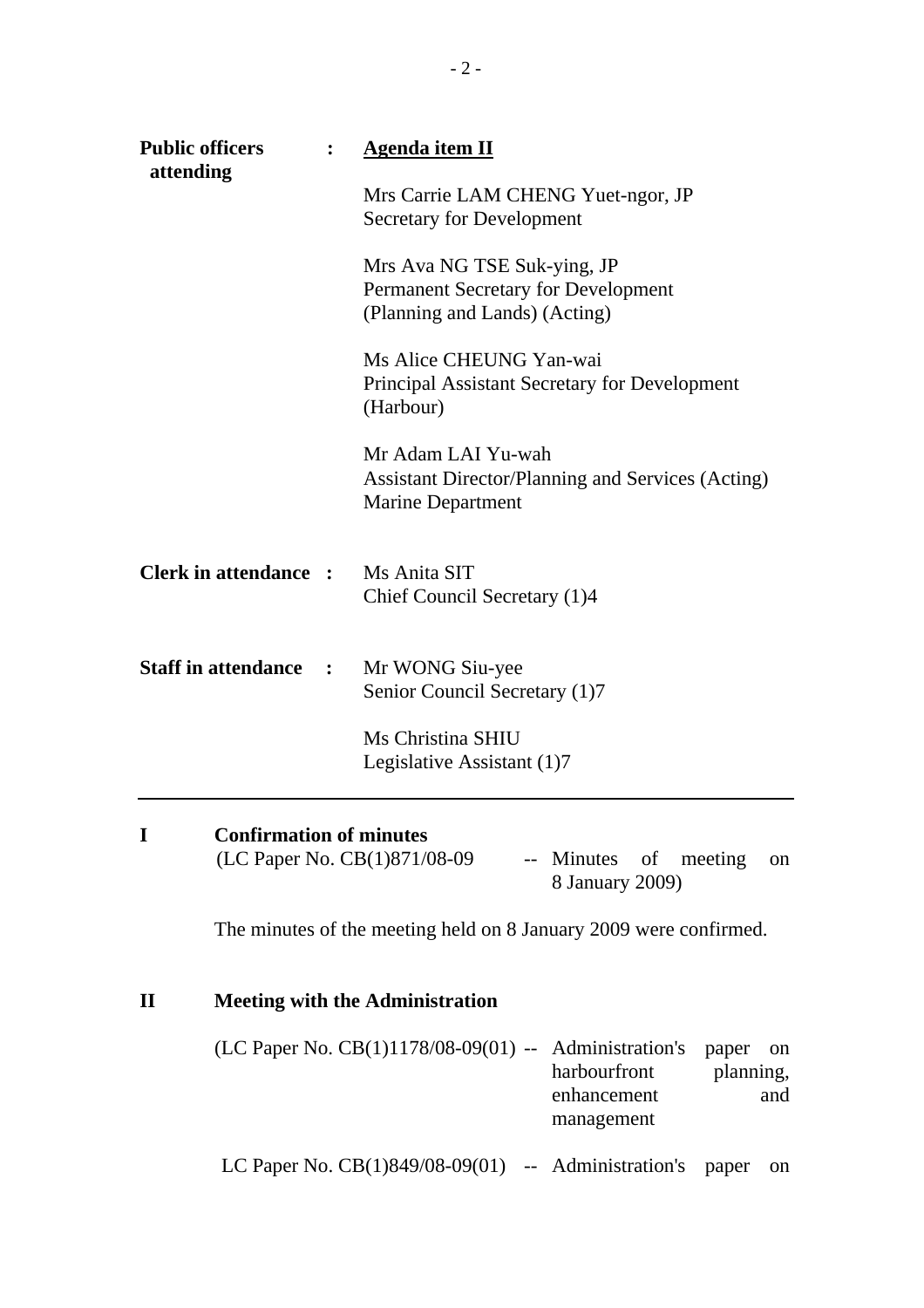the Round-the-harbour tour on 21 February 2009)

2. Members noted the submissions from Our Bus Terminal and Designing Hong Kong Limited tabled at the meeting.

> (*Post-meeting note*: Soft copies of the above submissions (LC Paper Nos. CB(1)1259/08-09(01) and (02)) were issued by email to members on 7 April 2009.)

3. The Subcommittee deliberated (Index of proceedings attached at **Annex**).

## **III The way forward**

4. In order to identify the major issues that required further deliberation and, if necessary, consultation with relevant parties, the Subcommittee agreed  $\text{to}$  --

- (a) obtain extracts from the minutes of meetings of relevant District Councils at which harbourfront planning was discussed;
- (b) request the Research and Library Services Division of the Legislative Council Secretariat to collate information about the harbour or harbourfront authorities of New York, Vancouver, Sydney and Singapore; and
- (c) request the Administration to provide the report of its research on overseas harbour authorities completed in 2003.

#### **IV Any other business**

Date of next meeting

5. The Subcommittee agreed that the date of the next meeting would be decided later.

6. There being no other business, the meeting ended at 6:20 pm.

Council Business Division 1 Legislative Council Secretariat 5 June 2009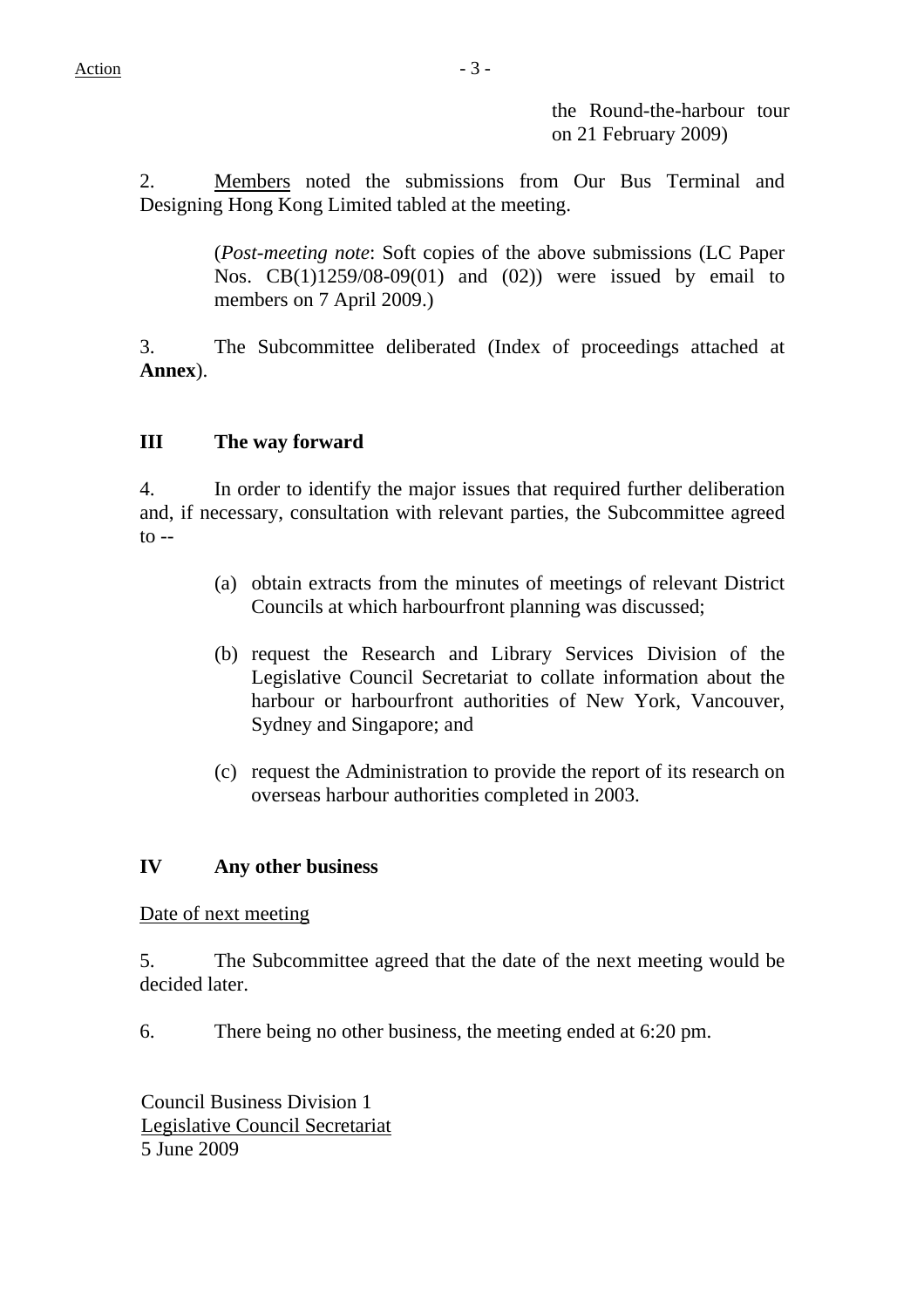# **Panel on Development**

# **Subcommittee on Harbourfront Planning**

## **Proceedings of the third meeting on Monday, 6 April 2009, at 4:30 pm in the Chamber of the Legislative Council Building**

| <b>Time marker</b>  | <b>Speaker</b>                              | Subject(s)                                                                                                                                                                                                                                                                                                                                                                                                                                                                                                  | <b>Action</b><br>required |
|---------------------|---------------------------------------------|-------------------------------------------------------------------------------------------------------------------------------------------------------------------------------------------------------------------------------------------------------------------------------------------------------------------------------------------------------------------------------------------------------------------------------------------------------------------------------------------------------------|---------------------------|
| $ 000000 - 000240 $ | Chairman                                    | Confirmation of minutes (LC Paper No.<br>$CB(1)871/08-09)$                                                                                                                                                                                                                                                                                                                                                                                                                                                  |                           |
| $ 000241 - 001322 $ | Chairman<br>Administration                  | Opening remarks<br>The Administration's briefing on its<br>(LC)<br>Paper<br>No.<br>paper<br>$CB(1)1178/08-09(01))$                                                                                                                                                                                                                                                                                                                                                                                          |                           |
| $ 001323 - 001600 $ | Chairman<br>Ms Starry LEE<br>Administration | Ms LEE's suggestion that adopting the<br>public-private-partnership<br>approach<br>would facilitate creating a continuous<br>promenade in Hung Hom and her view<br>that harbourfront enhancement for<br>certain parts of To Kwa Wan should be<br>expedited<br>The Administration's response<br>that<br>enhancement of the To Kwa Wan<br>harbourfront areas would commence<br>after completion of some public works<br>projects in the district and part of the<br>enhancement works would commence<br>first |                           |
| $ 001601 - 001731 $ | Ms Starry LEE<br>Administration             | Ms LEE's view that the relevant District<br>Council had some suggestions for<br>enhancement of the To Kwa Wan<br>harbourfront areas and found that a<br>number of departments were involved<br>The Administration response that it<br>would further discuss with the District<br>Council, and the Development Bureau<br>would coordinate with the departments<br>concerned                                                                                                                                  |                           |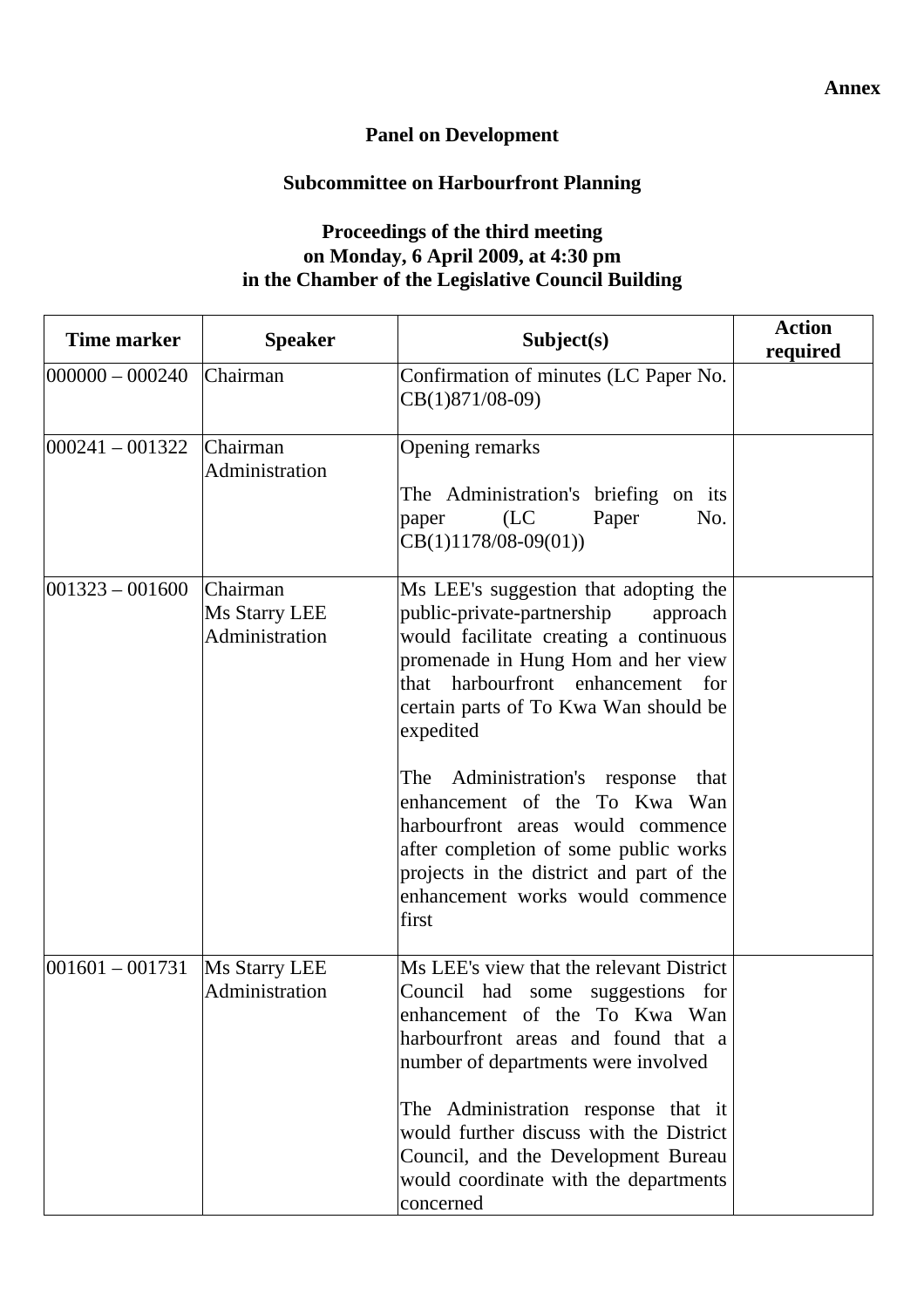| Time marker       | <b>Speaker</b>                              | Subject(s)                                                                                                                                                                                                                                                                                                                                                                                                                                                                                                                                                                                                                                                                                        | <b>Action</b><br>required |
|-------------------|---------------------------------------------|---------------------------------------------------------------------------------------------------------------------------------------------------------------------------------------------------------------------------------------------------------------------------------------------------------------------------------------------------------------------------------------------------------------------------------------------------------------------------------------------------------------------------------------------------------------------------------------------------------------------------------------------------------------------------------------------------|---------------------------|
| $001732 - 002608$ | Chairman<br>Mr Alan LEONG<br>Administration | Mr LEONG's enquiry on why the<br>Administration<br>considered<br>harbour<br>authorities in overseas places unsuitable<br>for Hong Kong<br>Mr LEONG's views that --<br>Hong Kong should have a harbour<br>(a)<br>authority to manage harbourfront<br>areas, lease the land lots therein<br>and even manage port activities;<br>and<br>there would be too many roads<br>(b)<br>along the harbourfront of the Kai<br><b>Tak Development</b><br>The Chairman's view that more space<br>should be reserved along the Kai Tak                                                                                                                                                                           |                           |
|                   |                                             | harbourfront for public enjoyment<br>The Administration's response that --<br>establishment<br>of<br>harbour<br>(a)<br>a<br>authority was a very complicated<br>issue and even if an authority was<br>to be established, its work should<br>harbourfront<br>focus<br>on<br>management and be separated<br>from<br>the<br>management<br>of<br>harbour/port or granting of land<br>leases;<br>the management mode to be<br>(b)<br>adopted<br>for<br>managing<br>harbourfront areas was the focal<br>issue;<br>the Kai Tak Development had<br>(c)<br>undergone<br>extensive<br>public<br>consultation and pedestrian and<br>vehicular<br>traffic<br>would<br>be<br>separated as far as possible; and |                           |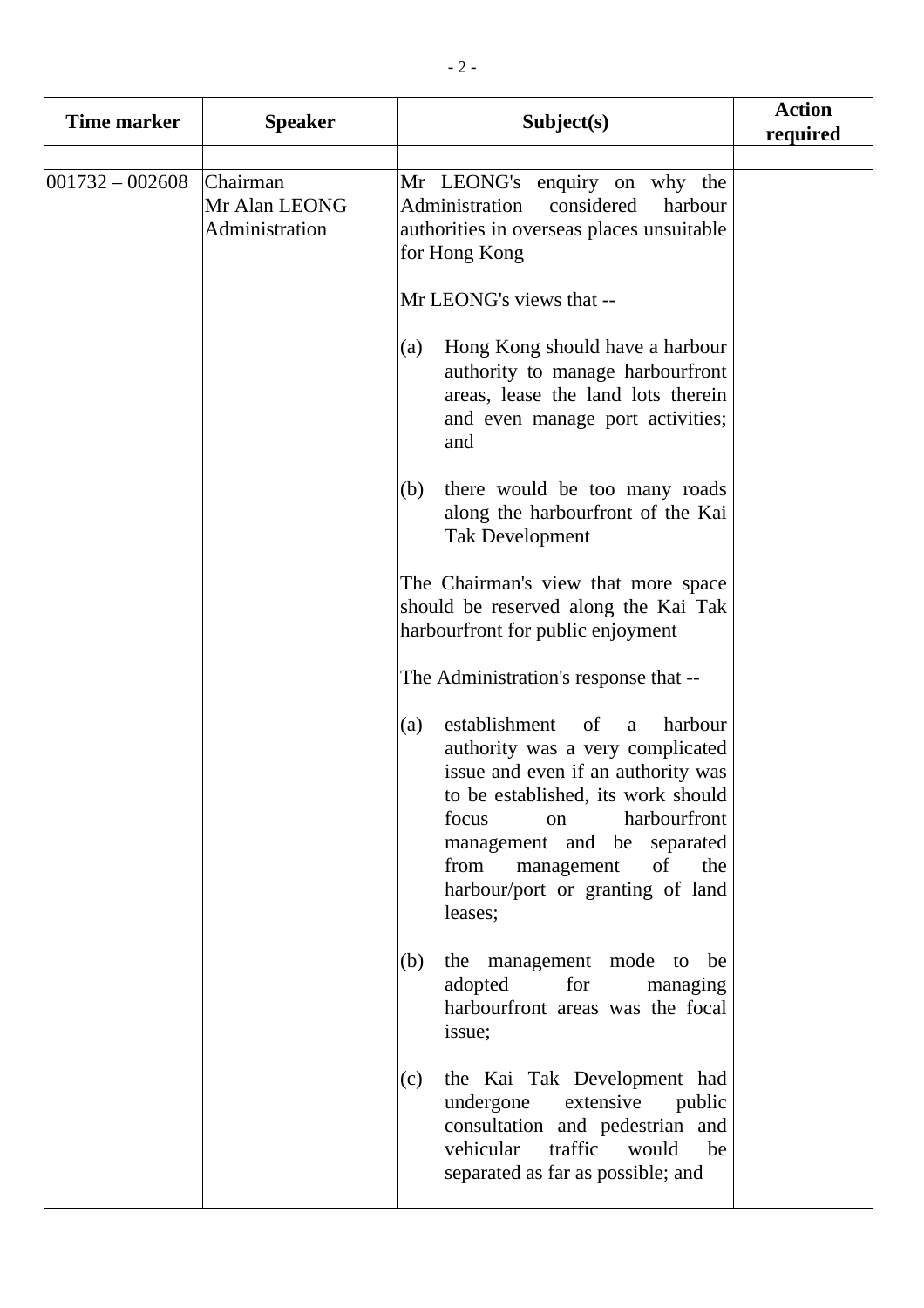| Time marker       | <b>Speaker</b>                               | Subject(s)                                                                                                                                                                                                                                                                                                                                                                                                                                                                                                                                                                                                                                                                                                                                                                                                                                                                                     | <b>Action</b><br>required |
|-------------------|----------------------------------------------|------------------------------------------------------------------------------------------------------------------------------------------------------------------------------------------------------------------------------------------------------------------------------------------------------------------------------------------------------------------------------------------------------------------------------------------------------------------------------------------------------------------------------------------------------------------------------------------------------------------------------------------------------------------------------------------------------------------------------------------------------------------------------------------------------------------------------------------------------------------------------------------------|---------------------------|
|                   |                                              | in addition to the 5-metre wide<br>(d)<br>footpath next to the proposed road<br>along the former Kai Tak runway,<br>there would be a wide traffic-free<br>landscaped deck above the road<br>with adjoining residential<br>and<br>commercial developments<br>and<br>ancillary leisure facilities such as<br>catering outlets<br>for<br>public<br>enjoyment, and the design was the<br>of extensive public<br>outcome<br>engagement during the Kai Tak<br><b>Review Study</b>                                                                                                                                                                                                                                                                                                                                                                                                                    |                           |
| $002609 - 003326$ | Chairman<br>Mr KAM Nai-wai<br>Administration | Mr KAM's views that --<br>(a) instead of conducting too many<br>studies, the Administration should<br>have the determination to enhance<br>harbourfront areas expeditiously;<br>and<br>(b) he was inclined to the idea of<br>establishing a harbour authority to<br>manage the harbourfront areas as<br>well as the harbour<br>Mr KAM's enquiry on the situation of<br>the Western Wholesale Food Market<br>The Administration's response that --<br>determination<br>the<br>had<br>(a)<br>it<br>to<br>enhance harbourfront areas and<br>medium-term<br>short-term,<br>and<br>harbourfront<br>long-term<br>enhancement works would be<br>carried out, and studies were<br>required in this regard;<br>Wholesale<br>(b)<br>the<br>Western<br>Food<br>Market was a historical issue and<br>relocation might not be easy<br>because the livelihood of workers<br>concerned would be affected; and |                           |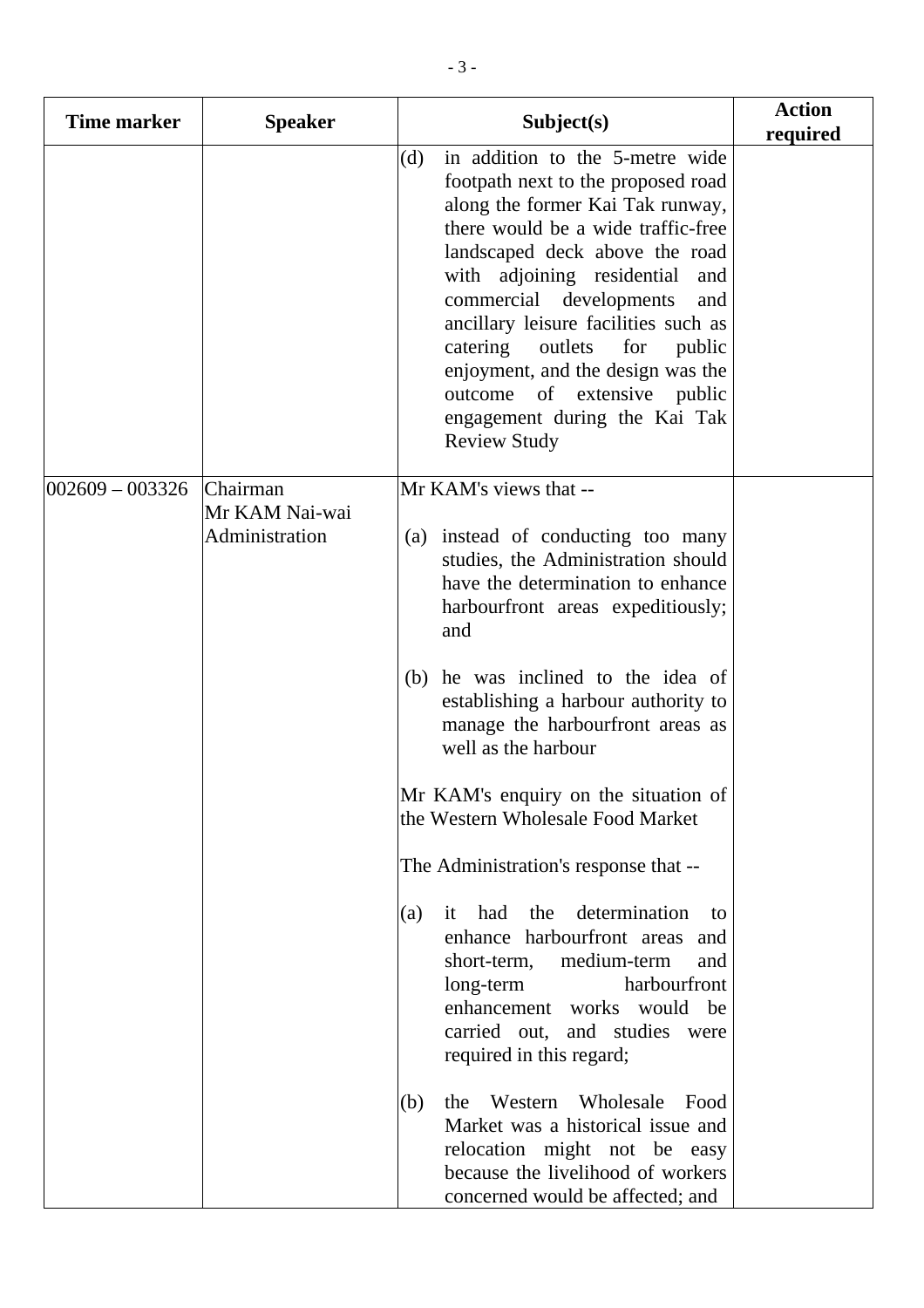| <b>Time marker</b> | <b>Speaker</b>                   | Subject(s)                                                                                                                                                                                                                             | <b>Action</b><br>required |
|--------------------|----------------------------------|----------------------------------------------------------------------------------------------------------------------------------------------------------------------------------------------------------------------------------------|---------------------------|
|                    |                                  | the Administration would explore<br>(c)<br>the feasibility of implementing<br>and<br>medium-term<br>short-term<br>enhancement works there                                                                                              |                           |
| $003327 - 004400$  | Chairman                         | Mr CHAN's views that --                                                                                                                                                                                                                |                           |
|                    | Mr Albert CHAN<br>Administration | the Administration should set an<br>(a)<br>overall theme and draw up a<br>master design for harbourfront<br>enhancement;                                                                                                               |                           |
|                    |                                  | facilities in harbourfront areas<br>(b)<br>should cater for the needs of<br>individual local<br>districts<br>and<br>items<br>such<br>unnecessary<br>as<br>fountains should be avoided; and                                             |                           |
|                    |                                  | there should be a dedicated panel<br>(c)<br>enthusiastic<br>comprising<br>individuals<br>for<br>planning<br>harbourfront areas and the panel<br>should be able to raise objection to<br>incompatible<br>land<br>uses<br>and<br>designs |                           |
|                    |                                  | The Administration's response that --                                                                                                                                                                                                  |                           |
|                    |                                  | the Harbour Planning Guidelines<br>(a)<br>for Victoria Harbour<br>and its<br>Harbour-front Areas provided an<br>framework<br>overall<br>for<br>harbourfornt enhancement;                                                               |                           |
|                    |                                  | desirable<br>for<br>(b)<br>the<br>it<br>was<br>harbourfront areas in different<br>districts to have their own themes<br>and characteristics, and<br>the<br>views from the respective districts<br>should be heeded; and                |                           |
|                    |                                  | the Administration was exploring<br>(c)<br>the idea of setting up a panel to<br>advise on urban design matters                                                                                                                         |                           |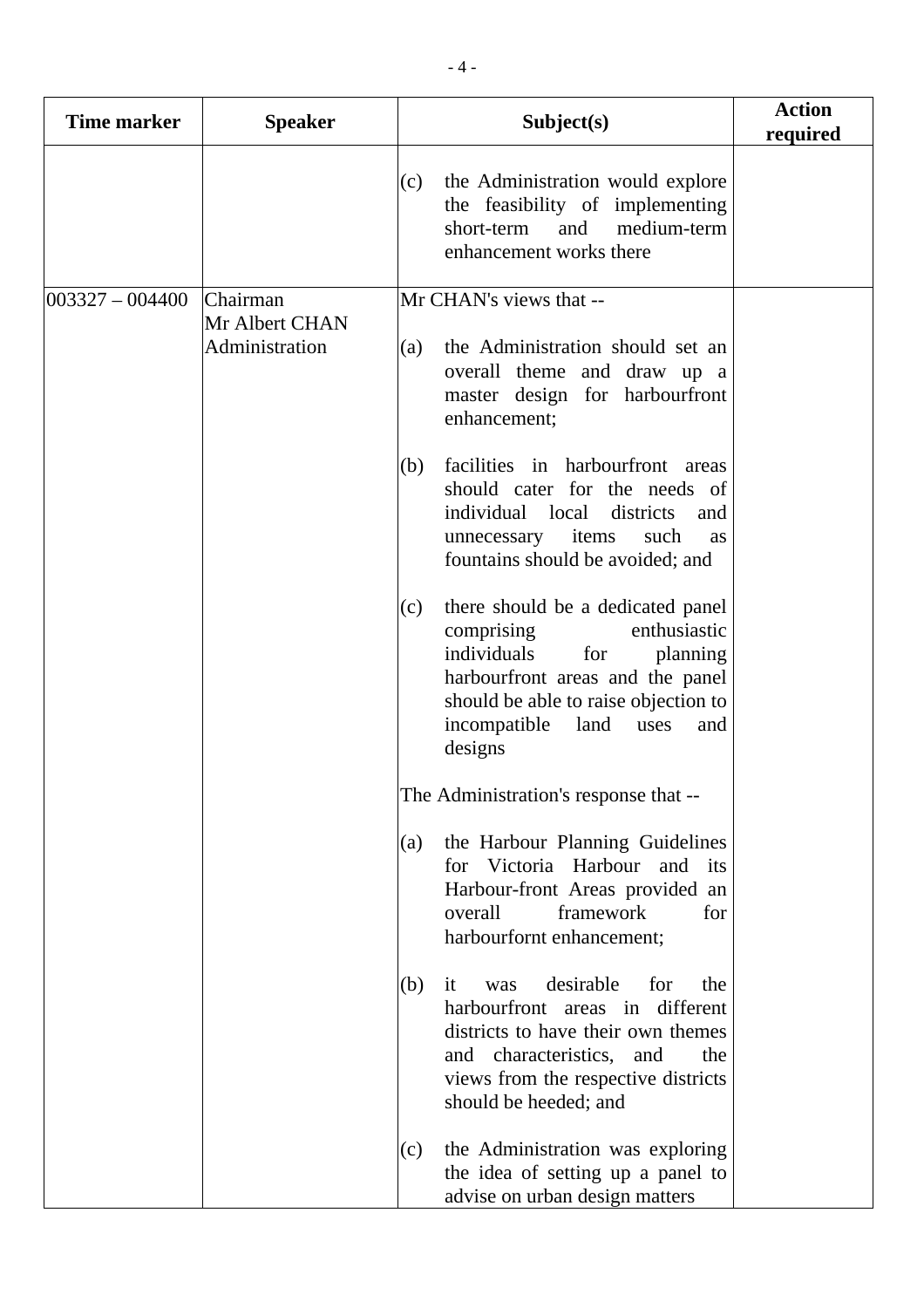| Time marker   | <b>Speaker</b>        | Subject(s)                                                                                                                                                                                                                                                                                                                                           | <b>Action</b><br>required |
|---------------|-----------------------|------------------------------------------------------------------------------------------------------------------------------------------------------------------------------------------------------------------------------------------------------------------------------------------------------------------------------------------------------|---------------------------|
| 004401-005424 | Chairman<br>Ms Cyd HO | Ms HO's views that --                                                                                                                                                                                                                                                                                                                                |                           |
|               | Administration        | the Administration should explore<br>(a)<br>the feasibility of relocating or<br>setting back Government facilities<br>discussion<br>initiate<br>and<br>with<br>developers to allow public access<br>through<br>their<br>private<br>developments so as to create a<br>continuous pedestrian link along<br>the harbourfront as far as possible;<br>and |                           |
|               |                       | footbridges and subways would be<br>(b)<br>conducive to providing<br>easy<br>access from the hinterland to the<br>harbourfront areas                                                                                                                                                                                                                 |                           |
|               |                       | The Administration's response that --                                                                                                                                                                                                                                                                                                                |                           |
|               |                       | there were practical difficulties in<br>(a)<br>relocating<br>Government<br>some<br>facilities but it would do so as far<br>as possible;                                                                                                                                                                                                              |                           |
|               |                       | if relocating or setting back<br>(b)<br>existing Government facilities was<br>not possible, the Administration<br>would<br>improve<br>the<br>visual<br>appearance of the facilities to<br>match the harbourfront setting;                                                                                                                            |                           |
|               |                       | it would continue to improve the<br>(c)<br>facilities in harbourfront areas and<br>coordination<br>enhance<br>among<br>various departments so<br>as to<br>facilitate<br>pedestrian<br>access<br>between the hinterland and the<br>harbourfront areas; and                                                                                            |                           |
|               |                       | with clear indication and support<br>(d)<br>Members,<br>from<br>the<br>Administration<br>would<br>discuss<br>with the relevant land owners                                                                                                                                                                                                           |                           |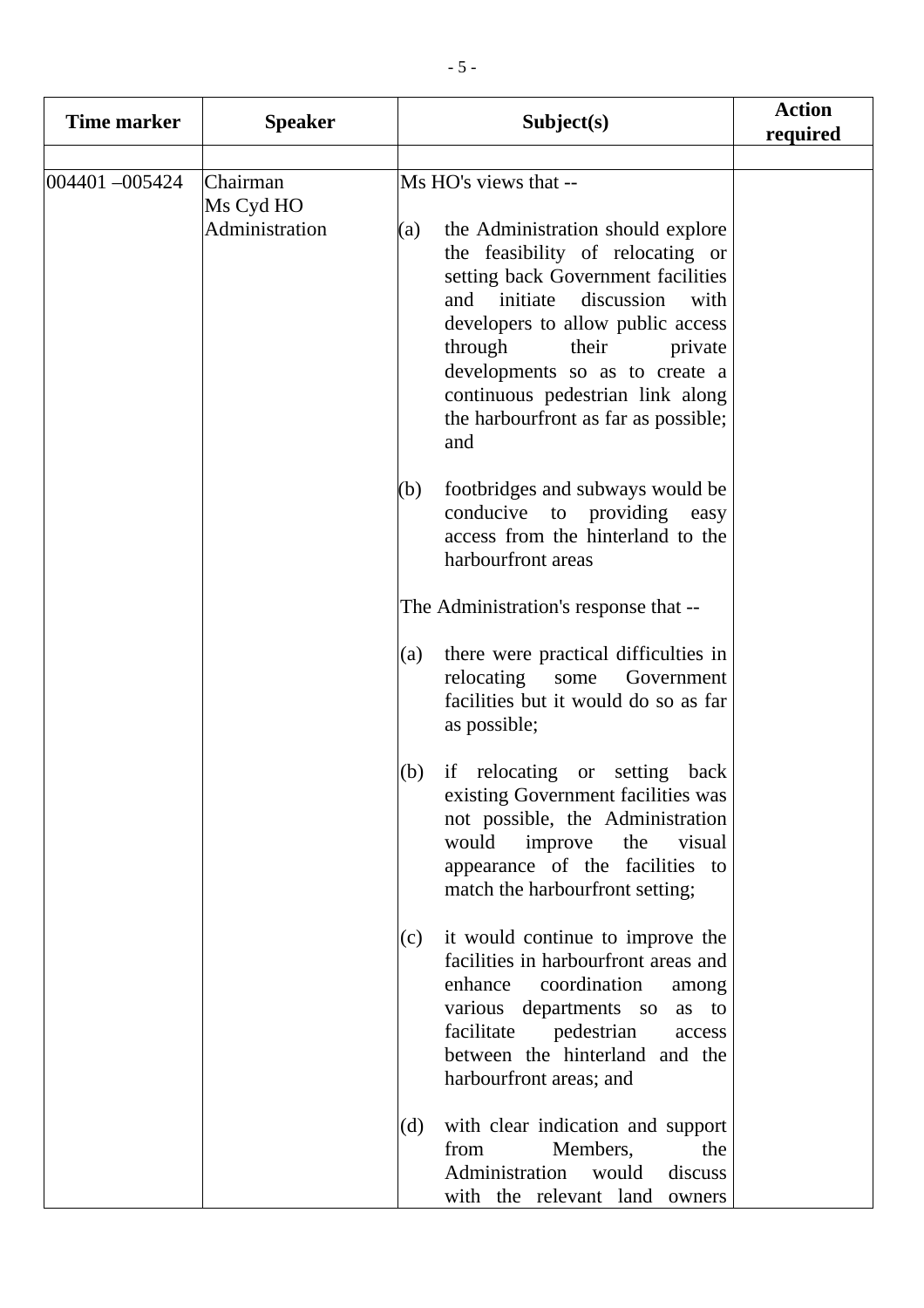| <b>Time marker</b> | <b>Speaker</b>                               | Subject(s)                                                                                                                                                                                                                                                                                                                                                                                                                                                                                                                                                                                                                                                                                                                                                                                                                                                                                                                                                                                                                                                                                                                                                                                                                        | <b>Action</b><br>required |
|--------------------|----------------------------------------------|-----------------------------------------------------------------------------------------------------------------------------------------------------------------------------------------------------------------------------------------------------------------------------------------------------------------------------------------------------------------------------------------------------------------------------------------------------------------------------------------------------------------------------------------------------------------------------------------------------------------------------------------------------------------------------------------------------------------------------------------------------------------------------------------------------------------------------------------------------------------------------------------------------------------------------------------------------------------------------------------------------------------------------------------------------------------------------------------------------------------------------------------------------------------------------------------------------------------------------------|---------------------------|
|                    |                                              | regarding the provision of public<br>through<br>their<br>passage<br>harbourfront<br>privately-owned<br>lands                                                                                                                                                                                                                                                                                                                                                                                                                                                                                                                                                                                                                                                                                                                                                                                                                                                                                                                                                                                                                                                                                                                      |                           |
| $005425 - 010427$  | Chairman<br>Mr IP Kwok-him<br>Administration | Mr IP's views that --<br>it was a reality that extensive<br>(a)<br>harbourfront<br>enhancement<br>at<br>locations<br>certain<br>might<br>be<br>impossible but the feasibility of<br>providing public passage at those<br>locations should be explored to<br>achieve<br>connectivity<br>of<br>the<br>harbourfront;<br>different harbourfront areas could<br>(b)<br>have their own characteristics so<br>as to provide diversity and the<br>involvement of District Councils<br>was important in this regard;<br>more enhancement efforts should<br>(c)<br>be given to prime harbourfront<br>areas such as the Tamar site;<br>(d)<br>studies<br>needed<br>for<br>were<br>harbourfront enhancement<br>hut.<br>there should be good coordination;<br>and<br>the Administration should explore<br>(e)<br>ideas<br>new<br>to<br>carry<br>out<br>enhancement<br>the Western<br>at<br>Wholesale<br>Food<br>Market<br>and<br>facilitate public access thereto<br>The Administration's response that --<br>it had conducted site visits to the<br>(a)<br>Western Wholesale Food Market<br>and found out that renovation and<br>addition of safety facilities such as<br>fences along the piers would be<br>required if public access<br>was |                           |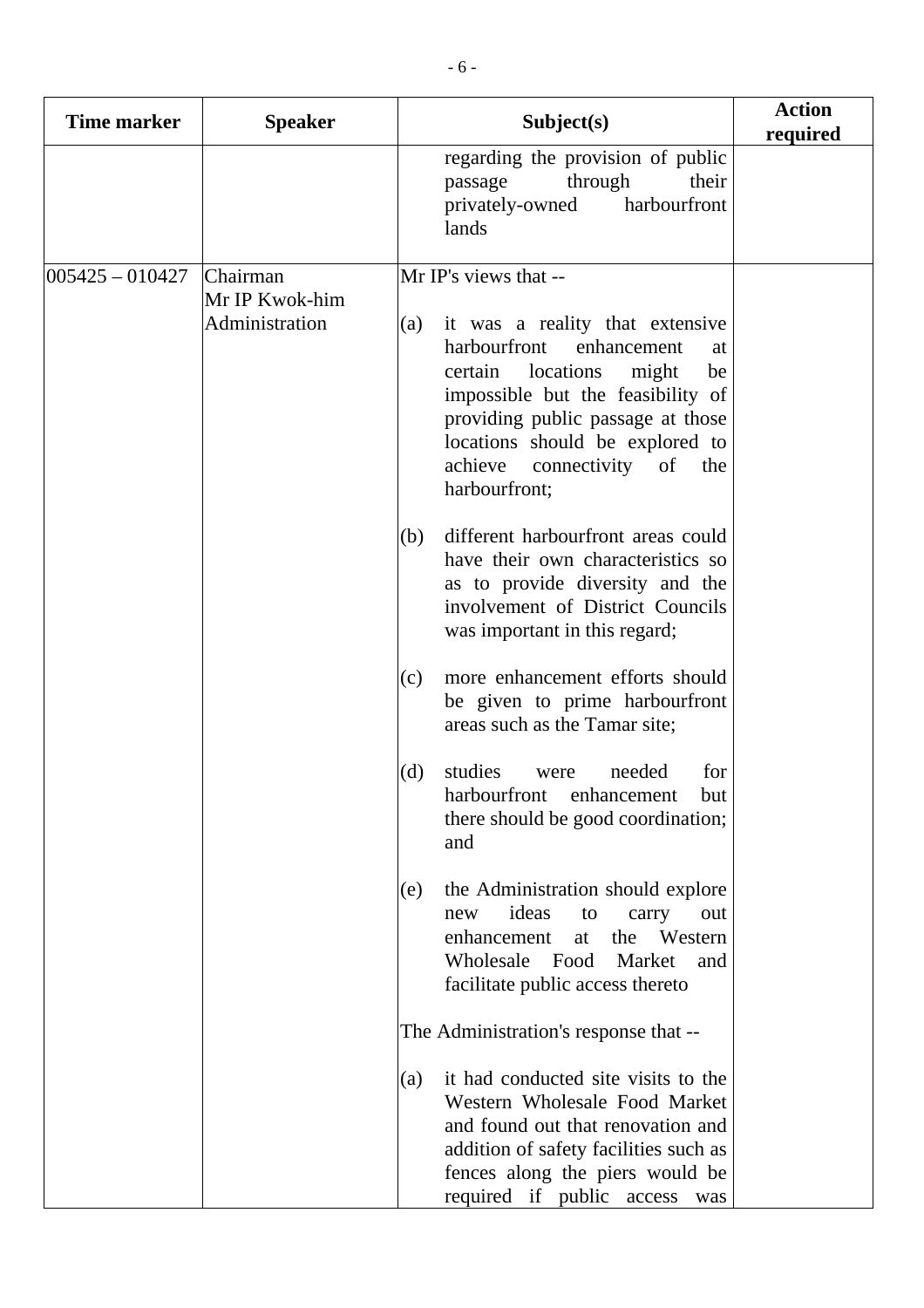| <b>Time marker</b>  | <b>Speaker</b>                 | Subject(s)                                                                                                                                                                                                                                                  | <b>Action</b><br>required |
|---------------------|--------------------------------|-------------------------------------------------------------------------------------------------------------------------------------------------------------------------------------------------------------------------------------------------------------|---------------------------|
|                     |                                | allowed;<br>no suggestion of alternative uses<br>(b)<br>was received for the idle piers at<br>the Western Wholesale Food<br>Market;                                                                                                                         |                           |
|                     |                                | as the Western Wholesale Food<br>(c)<br>Market had long operation hours,<br>opening up the area to the public<br>outside its operation hours would<br>not bring much benefit;                                                                               |                           |
|                     |                                | the Administration was exploring<br>(d)<br>the feasibility of opening up a<br>section of the passageway at the<br>Western Wholesale Food Market<br>for public access; and                                                                                   |                           |
|                     |                                | Administration<br>welcomed<br>(e)<br>the<br>from the Central<br>views<br>and<br><b>Western District Council and civic</b><br>groups on how to carry out<br>enhancement at the<br>Western<br><b>Wholesale Food Market</b>                                    |                           |
| $ 010428 - 011233 $ | Chairman                       | Ms LAU's views that --                                                                                                                                                                                                                                      |                           |
|                     | Ms Emily LAU<br>Administration | if a harbour authority was set up,<br>(a)<br>harbourfront enhancement would<br>be better and faster, and the<br>multi-functional model adopted in<br>and<br>San<br>Sydney<br>Francisco<br>appeared to be quite suitable for<br>the Hong Kong situation; and |                           |
|                     |                                | public aspirations on harbourfront<br>(b)<br>enhancement<br>should<br>be<br>a<br>supporting<br>for<br>force<br>the<br>Administration to take forward<br>desired changes; and                                                                                |                           |
|                     |                                | there should be better coordination<br>(c)<br>among Government departments<br>concerned                                                                                                                                                                     |                           |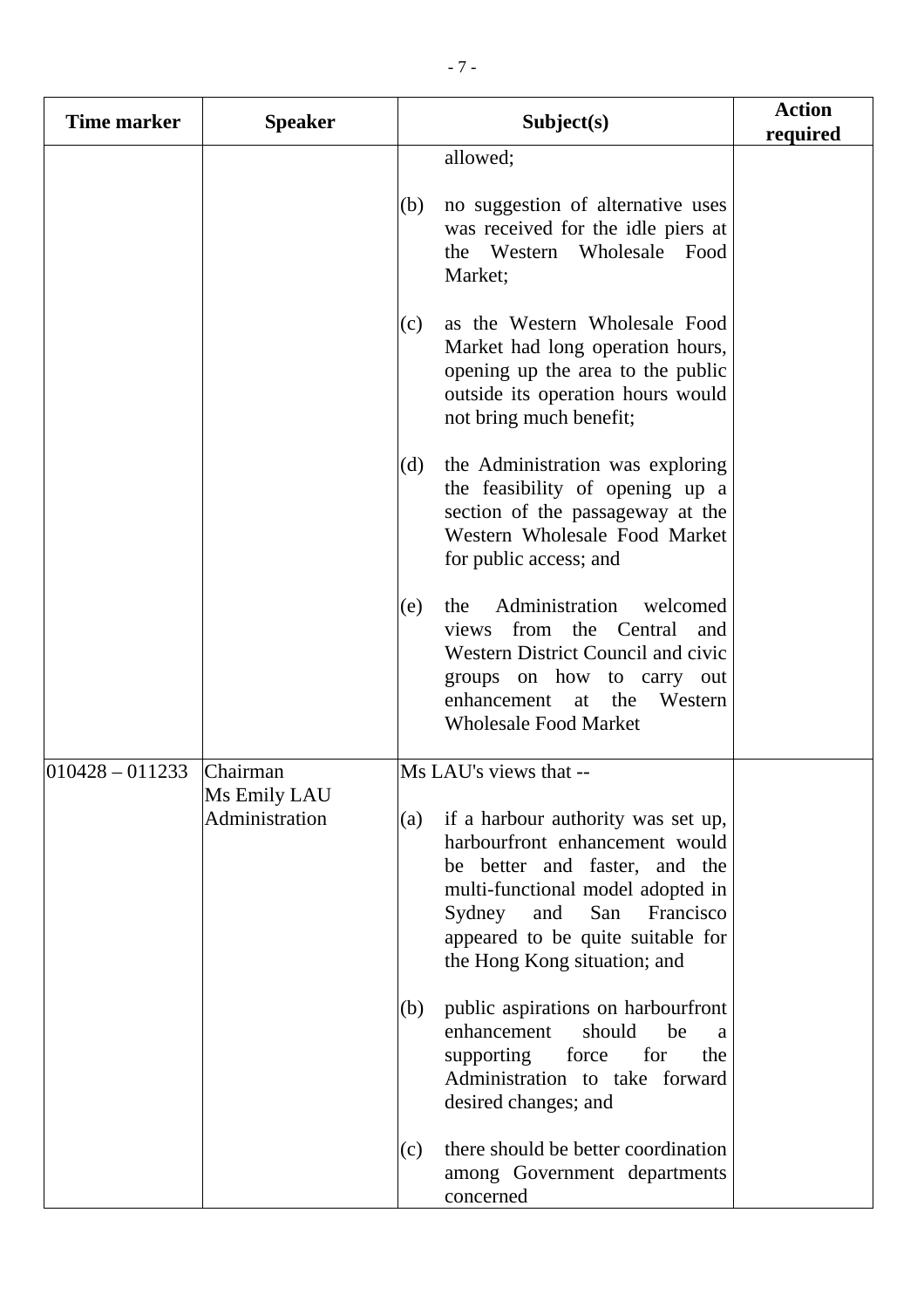| Time marker         | <b>Speaker</b>                       | Subject(s)                                                                                                                                                                                                                                                             | <b>Action</b><br>required |
|---------------------|--------------------------------------|------------------------------------------------------------------------------------------------------------------------------------------------------------------------------------------------------------------------------------------------------------------------|---------------------------|
|                     |                                      | The Administration's response that --<br>Victoria Harbour was a busy<br>(a)<br>working harbour and harbourfront<br>matters and port activities had<br>all along been handled separately;<br>(b)<br>Government might not be good at<br>management of harbourfront areas |                           |
|                     |                                      | and<br>management by private<br>organizations could be considered<br>by drawing reference from the<br>management mode of the Avenue<br>of Stars;                                                                                                                       |                           |
|                     |                                      | availability of resources rather<br>(c)<br>coordination<br>than<br>among<br>Government departments was the<br>issue in<br>harbourfront<br>major<br>enhancement; and                                                                                                    |                           |
|                     |                                      | the Development Bureau would<br>(d)<br>draw up an action plan<br>on<br>harbourfront enhancement                                                                                                                                                                        |                           |
| $ 011234 - 012119 $ | <b>Chairman</b>                      | Dr LEUNG's views that --                                                                                                                                                                                                                                               |                           |
|                     | Dr Priscilla LEUNG<br>Administration | the Administration should draw<br>(a)<br>reference from other places in<br>using footbridges or boardwalks to<br>create a continuous pedestrian link<br>along the harbourfront; and                                                                                    |                           |
|                     |                                      | the Administration should discuss<br>(b)<br>with the developers or owners<br>concerned to facilitate<br>public<br>private<br>passage through their<br>developments                                                                                                     |                           |
|                     |                                      | Dr LEUNG's declaration of interest that<br>she had a property near the Tsuen Wan<br>West Station and her view that the<br>Administration should tackle the odour<br>problem in the harbourfront area there                                                             |                           |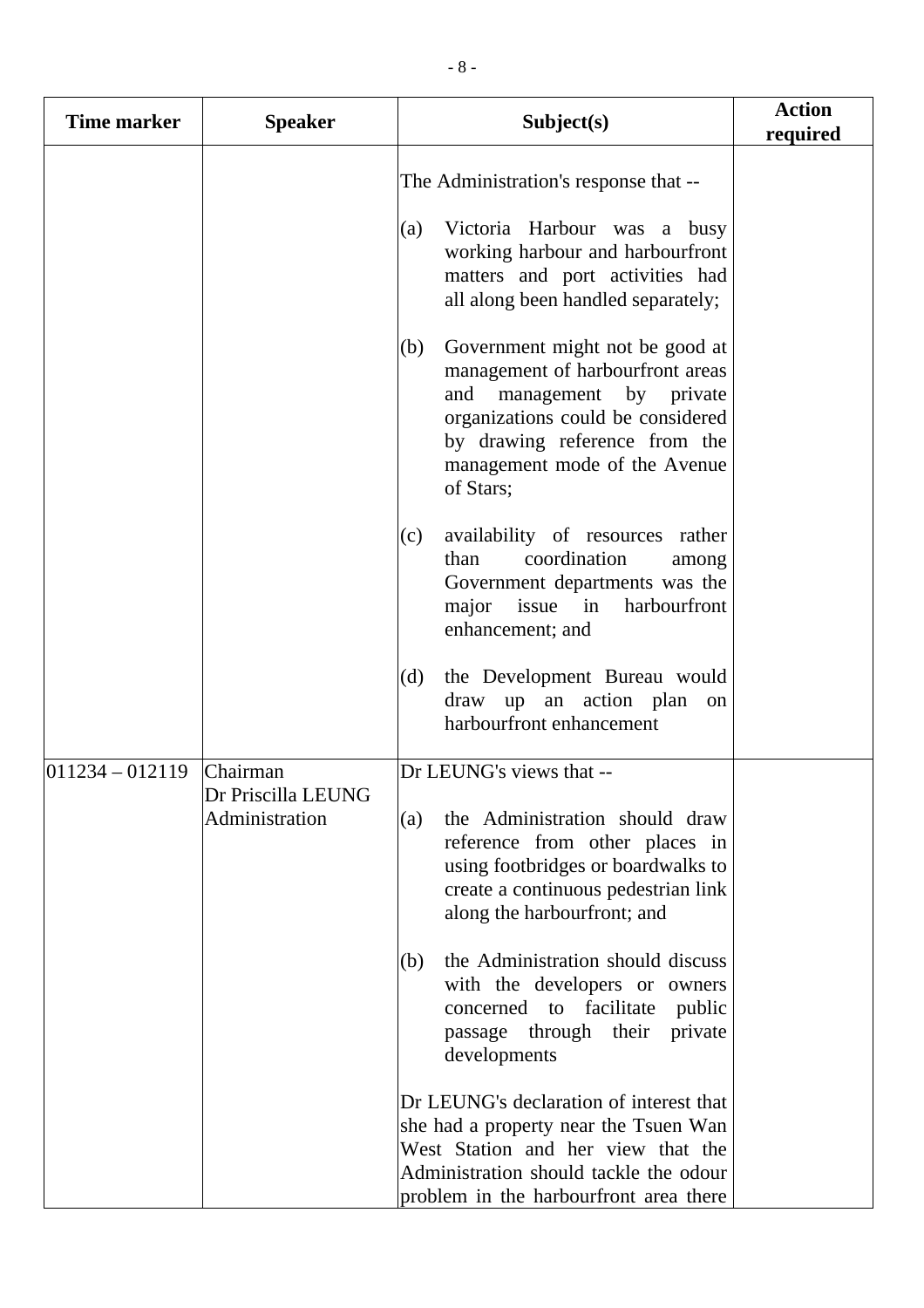| <b>Time marker</b>  | <b>Speaker</b>               | Subject(s)                                                                                                                                                                                                                                                                                                    | <b>Action</b><br>required |
|---------------------|------------------------------|---------------------------------------------------------------------------------------------------------------------------------------------------------------------------------------------------------------------------------------------------------------------------------------------------------------|---------------------------|
|                     |                              | as well as in other harbourfront areas<br>like Tai Kok Tsui and To Kwa Wan                                                                                                                                                                                                                                    |                           |
|                     |                              | The Administration's response that --                                                                                                                                                                                                                                                                         |                           |
|                     |                              | it would not preclude constructing<br>(a)<br>boardwalks under the<br>Island<br>Eastern Corridor provided that it<br>would not be in breach of the<br>of<br>Protection<br>the<br>Harbour<br>Ordinance;                                                                                                         |                           |
|                     |                              | it would initiate discussion with<br>(b)<br>the developers or land owners<br>concerned to explore ways of<br>facilitating public passage through<br>their lands if Members expressed<br>support for such discussion; and                                                                                      |                           |
|                     |                              | it would look into the odour<br>(c)<br>problem in harbourfront areas                                                                                                                                                                                                                                          |                           |
|                     |                              | Dr LEUNG's expression of support for<br>Administration's<br>initiation<br>the<br>of<br>discussion with the developers and<br>owners concerned to create a win-win<br>situation in harbourfront enhancement                                                                                                    |                           |
| $ 012120 - 012430 $ | Chairman<br>Mrs Sophie LEUNG | Mrs LEUNG's views that --                                                                                                                                                                                                                                                                                     |                           |
|                     |                              | the Administration was on the<br>(a)<br>right direction in harbourfront<br>enhancement but it should not set<br>prescriptive plans at present on<br>how to develop harbourfront areas<br>experience<br>because<br>overseas<br>showed that such development<br>would evolve over a long period<br>of time; and |                           |
|                     |                              | the Harbour Planning Guidelines<br>(b)<br>for Victoria Harbour and its<br>Harbour-front<br>Areas<br>were<br>commendable<br>should<br>and<br>be<br>augmented                                                                                                                                                   |                           |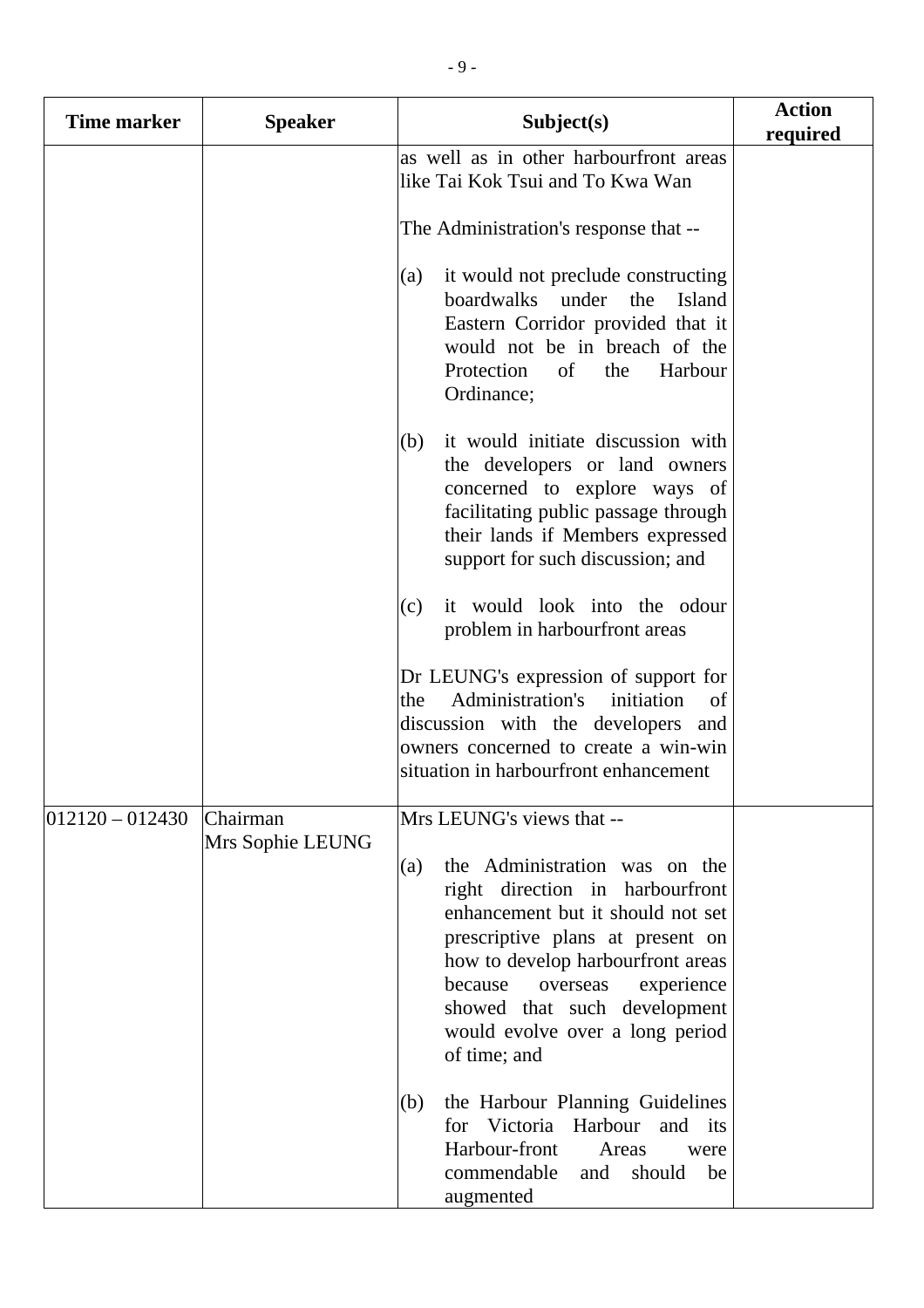| <b>Time marker</b>  | <b>Speaker</b>                               | Subject(s)                                                                                                                                                                                                                                                                                                                                                                                                                                                                                                                                                                                                                                                                                                                                                                                                                                                                                                                                                                                        | <b>Action</b><br>required |
|---------------------|----------------------------------------------|---------------------------------------------------------------------------------------------------------------------------------------------------------------------------------------------------------------------------------------------------------------------------------------------------------------------------------------------------------------------------------------------------------------------------------------------------------------------------------------------------------------------------------------------------------------------------------------------------------------------------------------------------------------------------------------------------------------------------------------------------------------------------------------------------------------------------------------------------------------------------------------------------------------------------------------------------------------------------------------------------|---------------------------|
| $012431 - 012935$   | Chairman<br>Mr Albert CHAN<br>Administration | Mr CHAN's views that --<br>the Administration should have a<br>(a)<br>timetable for the overall planning<br>for harbourfront enhancement;<br>greening at harbourfront areas<br>(b)<br>should not block the sea view; and<br>Administration<br>should<br>(c)<br>the<br>consider enhancing the existing<br>seawalls<br>by<br>adding<br>wave<br>dissipation features and including<br>such features in the design of new<br>seawalls<br>Chairman's<br>view<br>that<br>The<br>the<br>Administration<br>could<br>consider<br>including such features in designing the<br>seawalls in major areas such as Kai<br>Tak, Central and West Kowloon<br>The Administration's response that --<br>seawalls<br>Central<br>the<br>(a)<br>in<br>Reclamation Phase III and Wan<br>Chai Development Phase II had<br>wave dissipation features and the<br>Administration would adopt a<br>similar design for new seawalls;<br>and<br>it would consider Mr CHAN's<br>(b)<br>view on greening of harbourfront<br>areas |                           |
| $ 012936 - 013140 $ | Chairman<br>Ms Cyd HO                        | Ms HO's view that the Administration<br>should actively discuss with<br>the<br>developers concerned in an open and<br>transparent manner to create a win-win<br>situation<br>The Chairman's views that cooperation<br>Administration<br>between<br>the<br>and                                                                                                                                                                                                                                                                                                                                                                                                                                                                                                                                                                                                                                                                                                                                     |                           |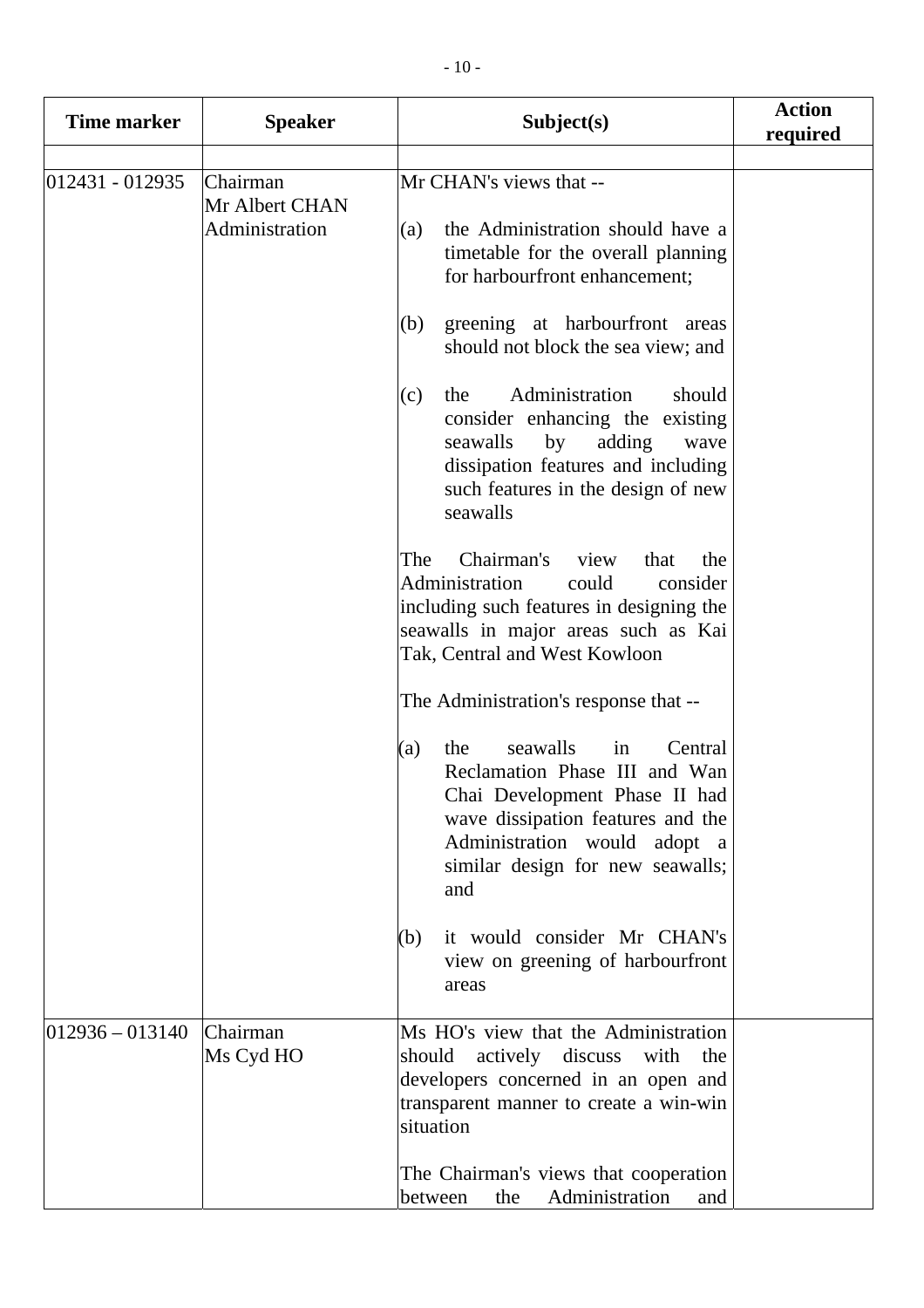| <b>Time marker</b>  | <b>Speaker</b>             | Subject(s)                                                                                                                                                                                              | <b>Action</b><br>required |
|---------------------|----------------------------|---------------------------------------------------------------------------------------------------------------------------------------------------------------------------------------------------------|---------------------------|
|                     |                            | developers concerned was needed and<br>developers might also gain business<br>opportunities by allowing<br>public<br>passage through their developments                                                 |                           |
|                     |                            | [End of discussion of Agenda item II.]<br>Representatives of the Administration<br>left the meeting at this juncture.]                                                                                  |                           |
| $013141 - 013449$   | Chairman<br>Mr Albert CHAN | The Chairman's solicitation of members'<br>views on the following --                                                                                                                                    |                           |
|                     |                            | whether it was necessary to hold a<br>(a)<br>meeting to receive public views;                                                                                                                           |                           |
|                     |                            | whether it was necessary<br>(b)<br>to<br>conduct in-depth research<br>on<br>specific topics, such as overseas<br>experience in and mechanisms for<br>planning<br>and<br>managing<br>harbourfront areas; |                           |
|                     |                            | whether it was necessary to<br>(c)<br>conduct an overseas duty visit;<br>and                                                                                                                            |                           |
|                     |                            | when the Subcommittee would<br>(d)<br>complete its work and submit its<br>Panel<br>the<br>report<br>to<br>on<br>Development                                                                             |                           |
|                     |                            | Mr CHAN's views that --                                                                                                                                                                                 |                           |
|                     |                            | planning<br>for<br>the<br>(a)<br>major<br>harbourfront areas had<br>already<br>reached an advanced stage; and                                                                                           |                           |
|                     |                            | it might be difficult for the<br>(b)<br>Subcommittee to handle the public<br>views received because there was<br>little room to change the planning<br>for those areas at the present stage             |                           |
| $ 013450 - 013640 $ | Chairman<br>Ms Cyd HO      | HO's<br>suggestion<br>$\overline{\text{Ms}}$<br>the<br>that<br>Subcommittee could hold a meeting to                                                                                                     |                           |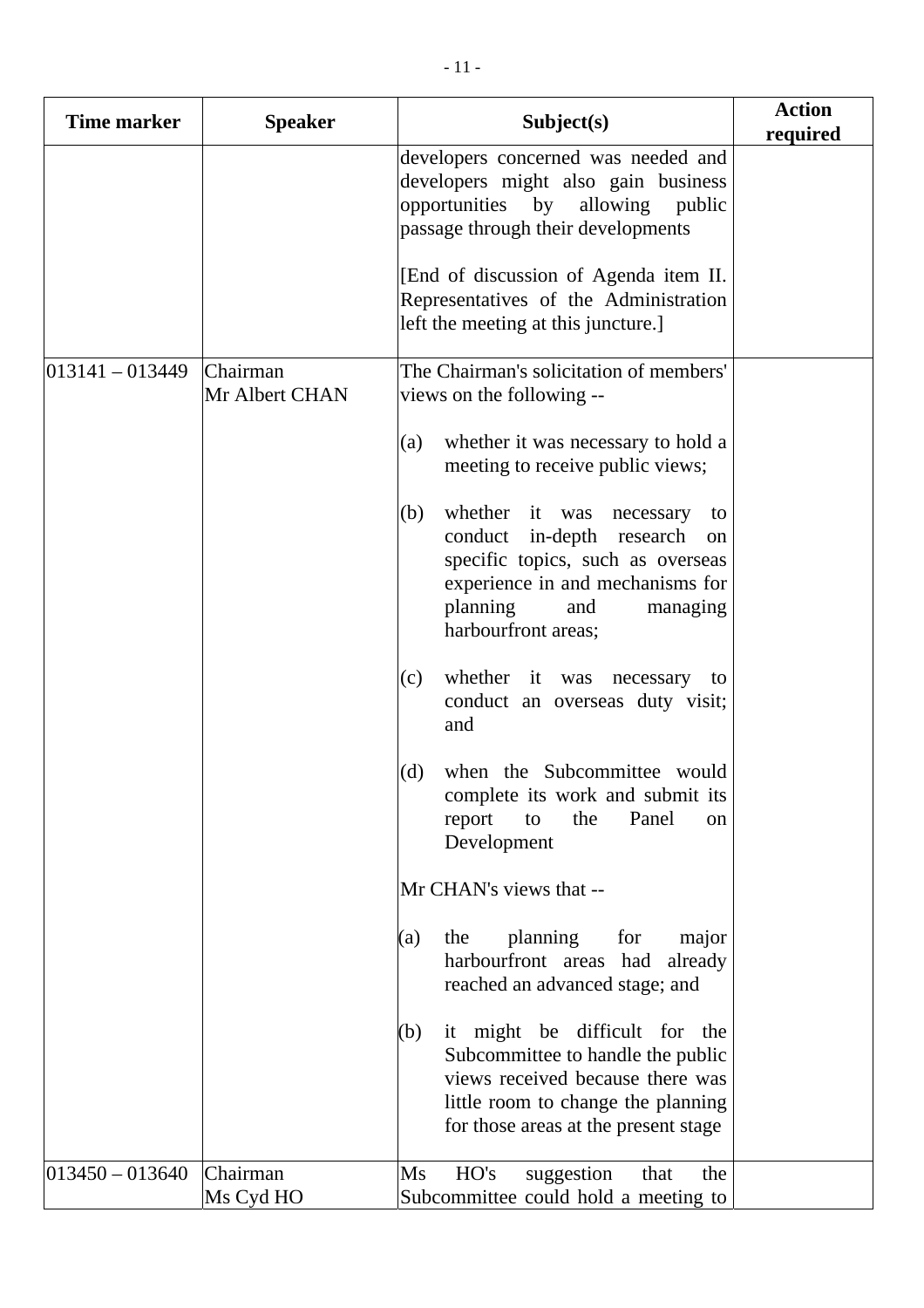| <b>Time marker</b>  | <b>Speaker</b>                             | Subject(s)                                                                                                                                                                          | <b>Action</b><br>required |
|---------------------|--------------------------------------------|-------------------------------------------------------------------------------------------------------------------------------------------------------------------------------------|---------------------------|
|                     | Mr Albert CHAN                             | receive views from relevant District<br>Councils in the first instance                                                                                                              |                           |
|                     |                                            | Mr CHAN's view that if a meeting was<br>held to receive public views, the<br>organizations to be invited should not<br>be limited to District Councils                              |                           |
|                     |                                            | Ms HO's view that the Subcommittee<br>could hold several meetings to receive<br>public views                                                                                        |                           |
| $ 013641 - 013736 $ | Chairman<br>Ms Emily LAU<br>Mr Albert CHAN | Ms LAU's view that if deputations were<br>to be invited, there should be a paper to<br>provide a basis for the consultation                                                         |                           |
|                     |                                            | Chairman's<br>The<br>view<br>that<br>the<br>Administration's paper for the present<br>meeting could serve the purpose                                                               |                           |
|                     |                                            | Mr<br>CHAN's<br>view<br>that<br>the<br>Administration had already conducted a<br>lot of consultation, with three to four<br>rounds for some District Councils                       |                           |
| $013737 - 013915$   | Chairman<br>Mr IP Kwok-him                 | Mr IP's views that --<br>(a) District Councils had already<br>given their views;                                                                                                    |                           |
|                     |                                            | if it was necessary to further<br>(b)<br>consult District Councils, there<br>should be specific topics for<br>discussion; and                                                       |                           |
|                     |                                            | he had reservations on conducting<br>(c)<br>further<br>public<br>consultation<br>because it might bring up<br>controversies which could not be<br>resolved                          |                           |
| $ 013916 - 014025$  | Chairman<br>Ms Cyd HO                      | HO's<br>suggestion<br>$\overline{\text{Ms}}$<br>that<br>the<br>Subcommittee could consult District<br>Councils on how to enhance public<br>accessibility between harbourfront areas |                           |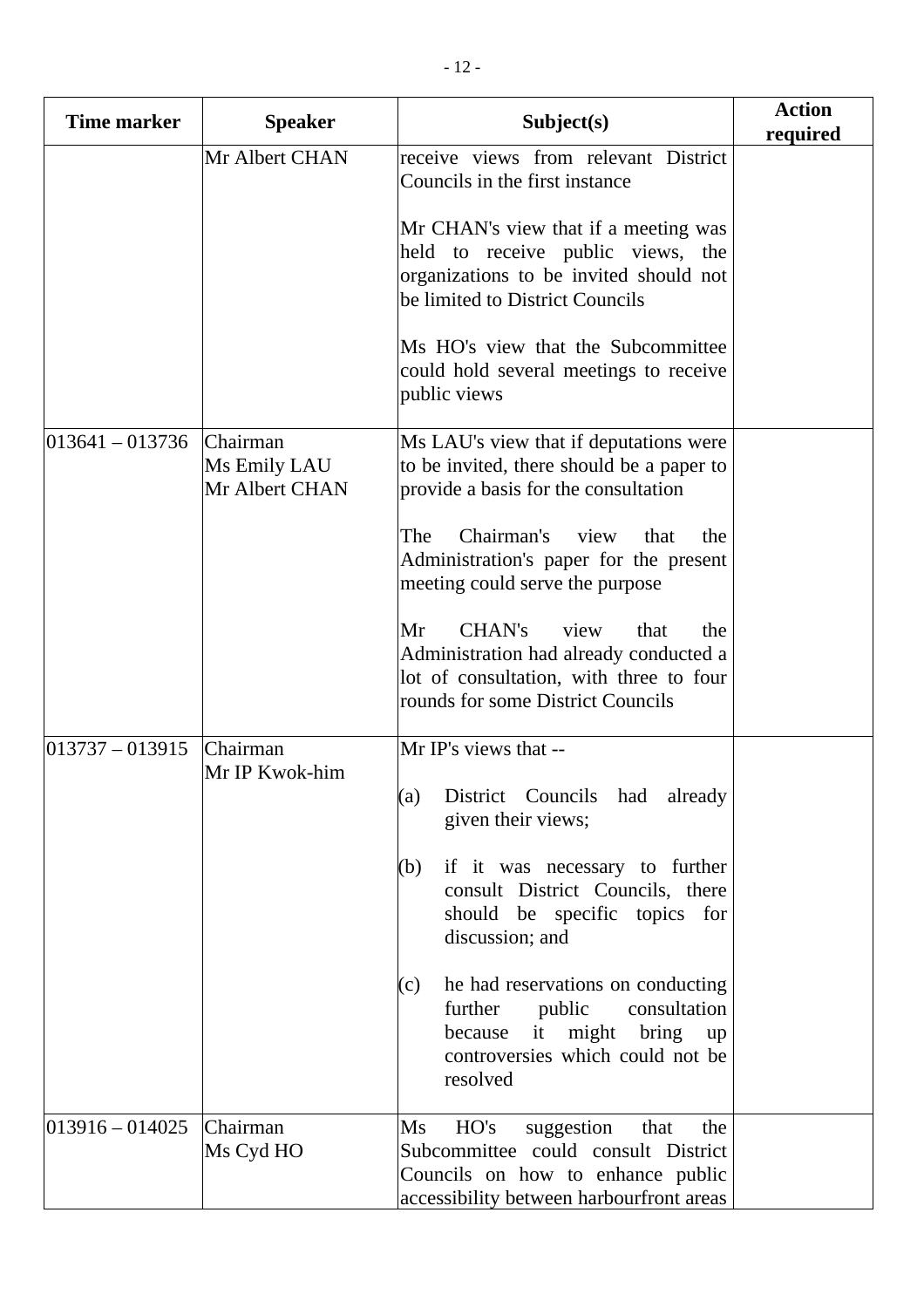| <b>Time marker</b>  | <b>Speaker</b>                                                 | Subject(s)                                                                                                                                                                                                                                                                                                                                                                                                                                                                                                                                                                                                                                                                                                                                                                                                                                                                                             | <b>Action</b><br>required |
|---------------------|----------------------------------------------------------------|--------------------------------------------------------------------------------------------------------------------------------------------------------------------------------------------------------------------------------------------------------------------------------------------------------------------------------------------------------------------------------------------------------------------------------------------------------------------------------------------------------------------------------------------------------------------------------------------------------------------------------------------------------------------------------------------------------------------------------------------------------------------------------------------------------------------------------------------------------------------------------------------------------|---------------------------|
|                     |                                                                | which remained segregated                                                                                                                                                                                                                                                                                                                                                                                                                                                                                                                                                                                                                                                                                                                                                                                                                                                                              |                           |
| $014026 - 014113$   | Chairman<br>Ms Emily LAU                                       | Ms LAU's view that the Subcommittee<br>views from<br>could hear<br>District<br>Councils, as some of their proposals<br>that had been rejected by the<br>Administration<br>might<br>be<br>worth<br>pursuing                                                                                                                                                                                                                                                                                                                                                                                                                                                                                                                                                                                                                                                                                             |                           |
| $ 014114 - 014356 $ | Chairman<br>Mr Albert CHAN                                     | <b>CHAN's</b><br>Mr<br>view<br>that<br>the<br>Subcommittee had to identify specific<br>topics first if it decided to conduct<br>public consultation; and his suggestion<br>that the Subcommittee could obtain<br>extracts from the minutes of meetings<br>of relevant District Councils at which<br>harbourfront planning was discussed                                                                                                                                                                                                                                                                                                                                                                                                                                                                                                                                                                |                           |
| $ 014357 - 014658 $ | Chairman<br>Mrs Sophie LEUNG<br>Mr Albert CHAN<br>Ms Emily LAU | The Chairman's view that information<br>on harbour or harbourfront authorities<br>in other places should be obtained<br>Mrs LEUNG's views that harbourfront<br>management and harbour management<br>were separate issues, and completing<br>harbourfront enhancement works was<br>more important at this stage because<br>harbourfront management would<br>naturally be in place upon completion<br>of the works<br>CHAN's<br>suggestion<br>Mr<br>that<br>the<br>Research and Library Services Division<br>of the Legislative Council Secretariat<br>should conduct a simple research on the<br>harbour or harbourfront authorities of<br>New York, Vancouver, Sydney and<br>Singapore<br>LAU's<br>$\overline{\text{Ms}}$<br>suggestion<br>that<br>the<br>Subcommittee<br>should request<br>the<br>Administration to provide the report of<br>research<br>harbour<br>its<br>on overseas<br>authorities |                           |